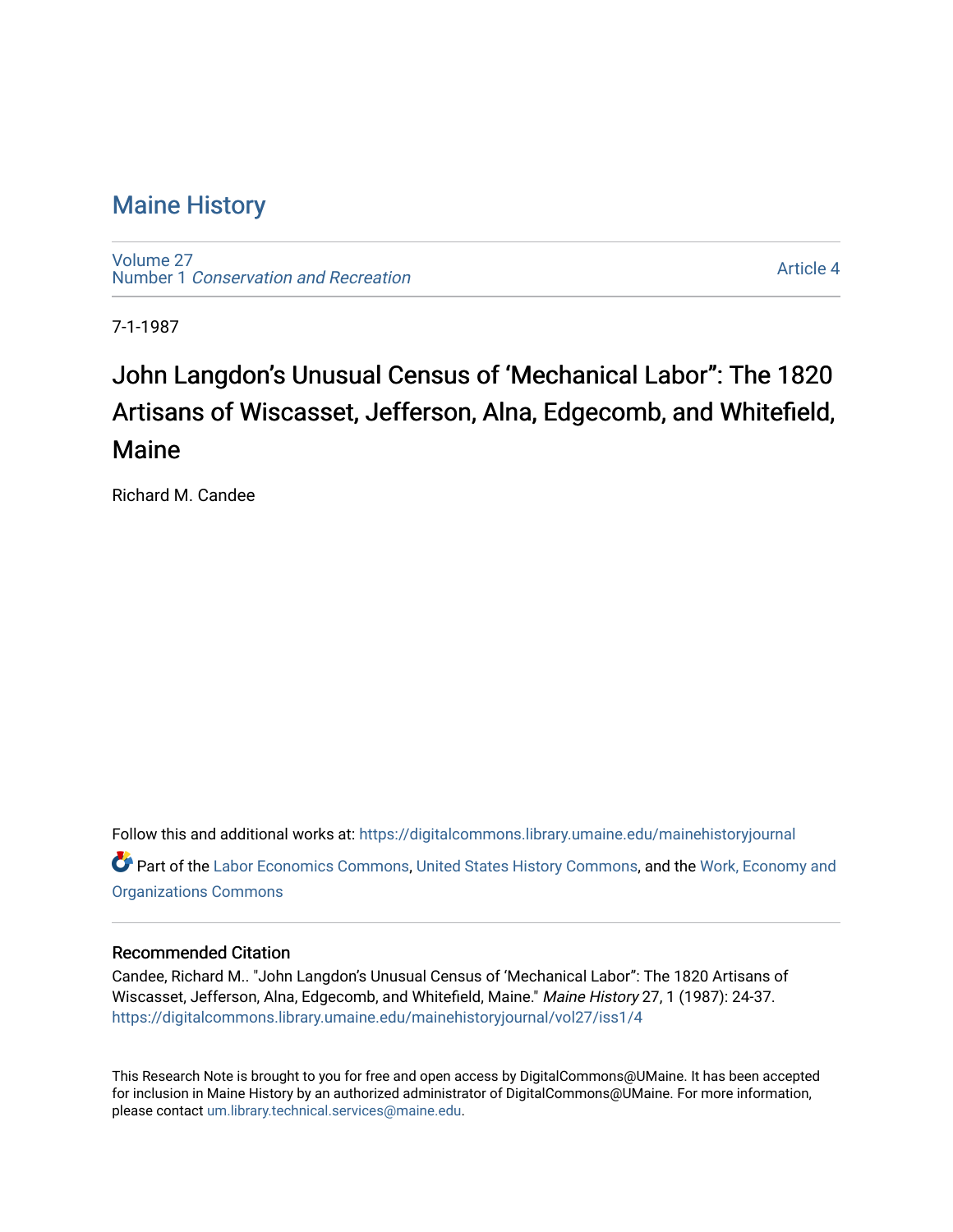### JOHN LANGDON'S UNUSUAL CENSUS OF 'MECHANICAL LABOR": THE 1820 ARTISANS OF WISCASSET, JEFFERSON, ALNA, EDGECOMB, AND WHITEFIELD, MAINE

The manuscript returns of the United States Census of Manufactures for 1820 contain an odd document, printed here for the first time, that holds special interest for historians of Maine.<sup>1</sup> Unlike other manufacturing census returns, which detail only the numbers, owners, and capital invested in places of industry, these returns also give information about common artisans in five Lincoln County towns.

When Congress ordered a general population census in 1820, it also called fora new census of the country'<sup>s</sup> manufac tories. U. S. marshals and their assistants, under direction from the secretary of state, were to take this manufacturing census simultaneously with the population enumeration. Secretary of State John Quincy Adams drafted their instructions in June. The census was to begin on the first Monday in August 1820 and to be completed within six months. Section <sup>10</sup> of th*e* law (3 Stat. 552) specifically excluded "household manufactures" from the listing. After several marshals found the instructions unclear, Adams sent a letter of "elucidations," pointing out that the census was to include only those persons whose principal occupation was manufacturing. This letter specifically excluded all persons of the "mechanical professions or handicrafts." It defined household manufactures as products of mechanics or artisans who made "works of handicraft" and excluded them from the census. John Langdon, the Lincoln County marshal'<sup>s</sup> assistant for the Fifth District, ignored his instructions. Writing his census lists on the backs of the printed forms or on extra sheets, Langdon decided to attempt a compilation of all "mechanical labor" in the towns of Wiscasset, Jefferson, Whitefield, Aina, and Edgecomb, Maine. In this way he included everyone earning some part of his livelihood as a mechanic.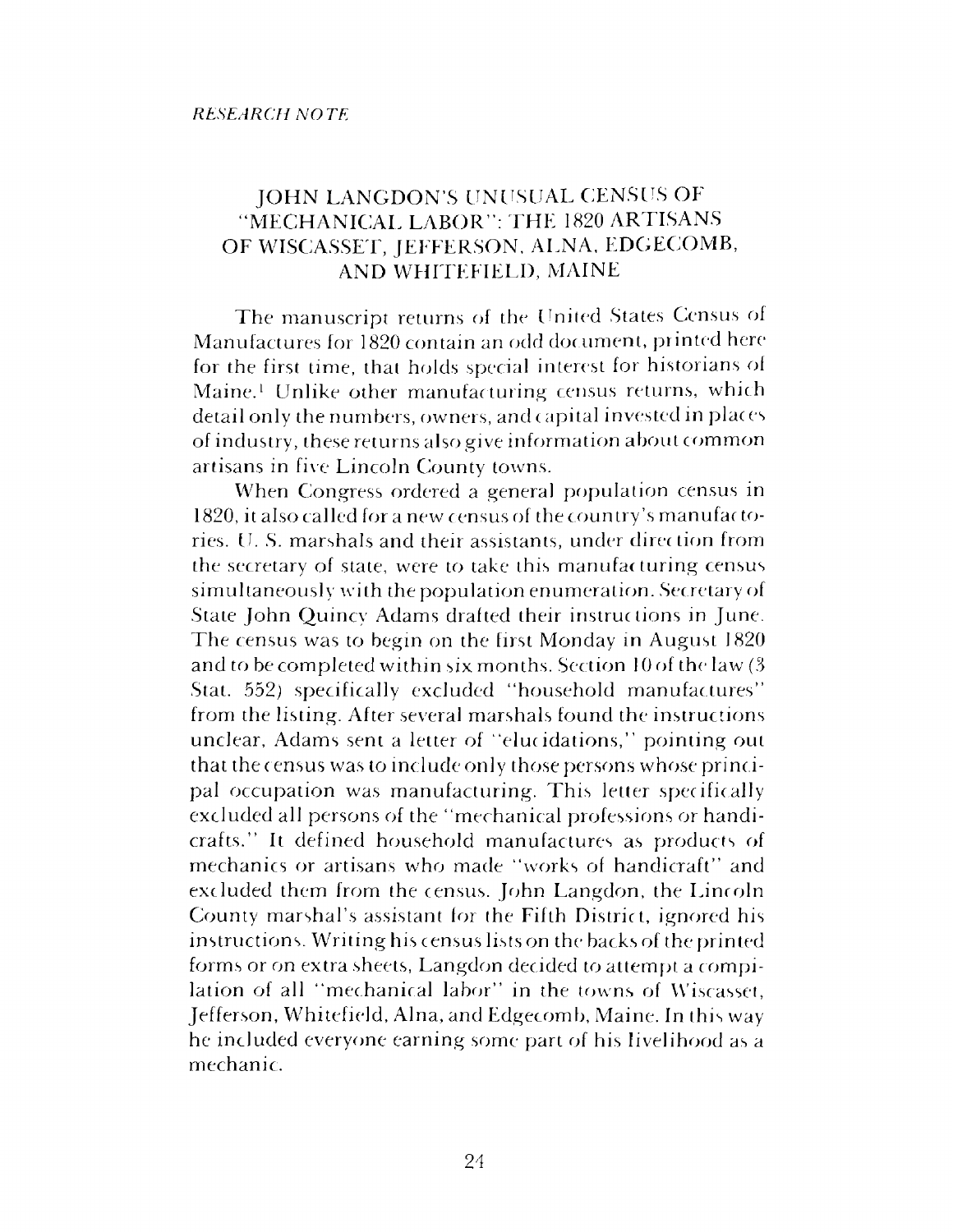

Early Wiscasset: Brayson House, the Meeting House, and the Court House. (Chase, *Wiscasset in Pownalborough* [1941])

The general population census for these five towns provides the larger context for the mechanics and artisans listed below. Wiscasset, the shire town, was both the largest and had the largest number of "manufacturers and mechanics" (108) as well as the most substantial commercial class (132). Aina was the most agricultural, with over 300 farmers, only 16 mechanics, and a single person earning a living from commerce. Between these extremes, the population aggregates (figure l)of the district seem to reflect the diversity of coastal Maine during this era.

Langdon'<sup>s</sup> specialized census lists all <sup>108</sup> "manufacturers and mechanics" in Wiscasset, countingall the apprentices, "lads," or boys indicated in his text. In the other towns he did even better than the general enumeration. His listing for Whitefield found 29 men and a girl practicing some form of mechanical labor, in Jefferson 37 men, in Aina 39, and in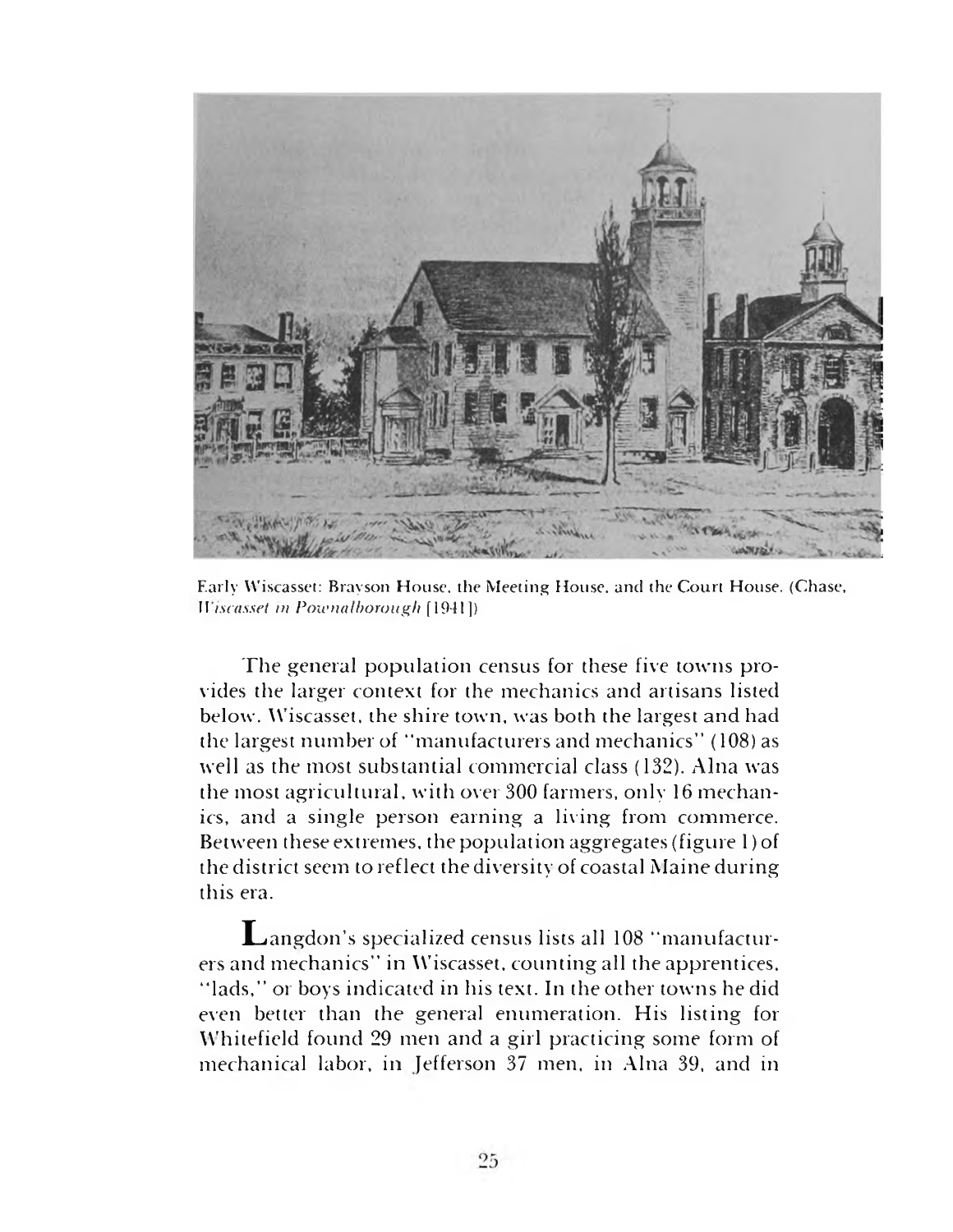Edgecomb 25. The increased numbers of mechanics may be those listed as farmers who also ran a sawmill or practiced a part-time trade.

It is clear from Langdon'<sup>s</sup> postscript to his mechanics' census that his intent was not merely confusion over the printed instructions or ignorance of the August' 'elucidation." Nor was it merely the lack of factories in the fifth district. Rather, he was attempting, by being definitive and allinclusive, to be noticed. "Now a few words about myself" he writes at the end of the return for Jefferson:

Respectfully I tender my service for an Under Clerk or in an office at the Disposal of some of the Heads of the Dept, of State. My Political Principles are well known to be Republican—for other requisite qualifications refer to Mark L. Hill, Esqr now at Washington.

He apparently interpreted the opportunity for censustaking as a chance to find a federal government job. Perhaps he hoped for a clerkship in Washington or in a foreign consular office! Maybe he succeeded; his own name does not appear in the general 1820 population census for Maine.

According to Secretary Adams, the marshal was to give "some person principally concerned in the manufacturing establishement [sic]" a printed form of questions to be answered. Once the forms were completed, the census-taker was to compile an abstract and forward both the returns and abstracts to the department of state. Langdon'<sup>s</sup> abstracts are also of special interest. He looked at both the lumber each community produced for export and the amount and type of firewood consumed in each town. His Jeffersonian "Republican" principals are clear. He welcomed the stripping of trees from the coast and the resulting death of the lumber industry because it promoted agriculture, which he believed was a more solid and temperate occupation. He felt the government ought to support the introduction of sheep and tax the export of wool as a means of promoting agriculture in Maine.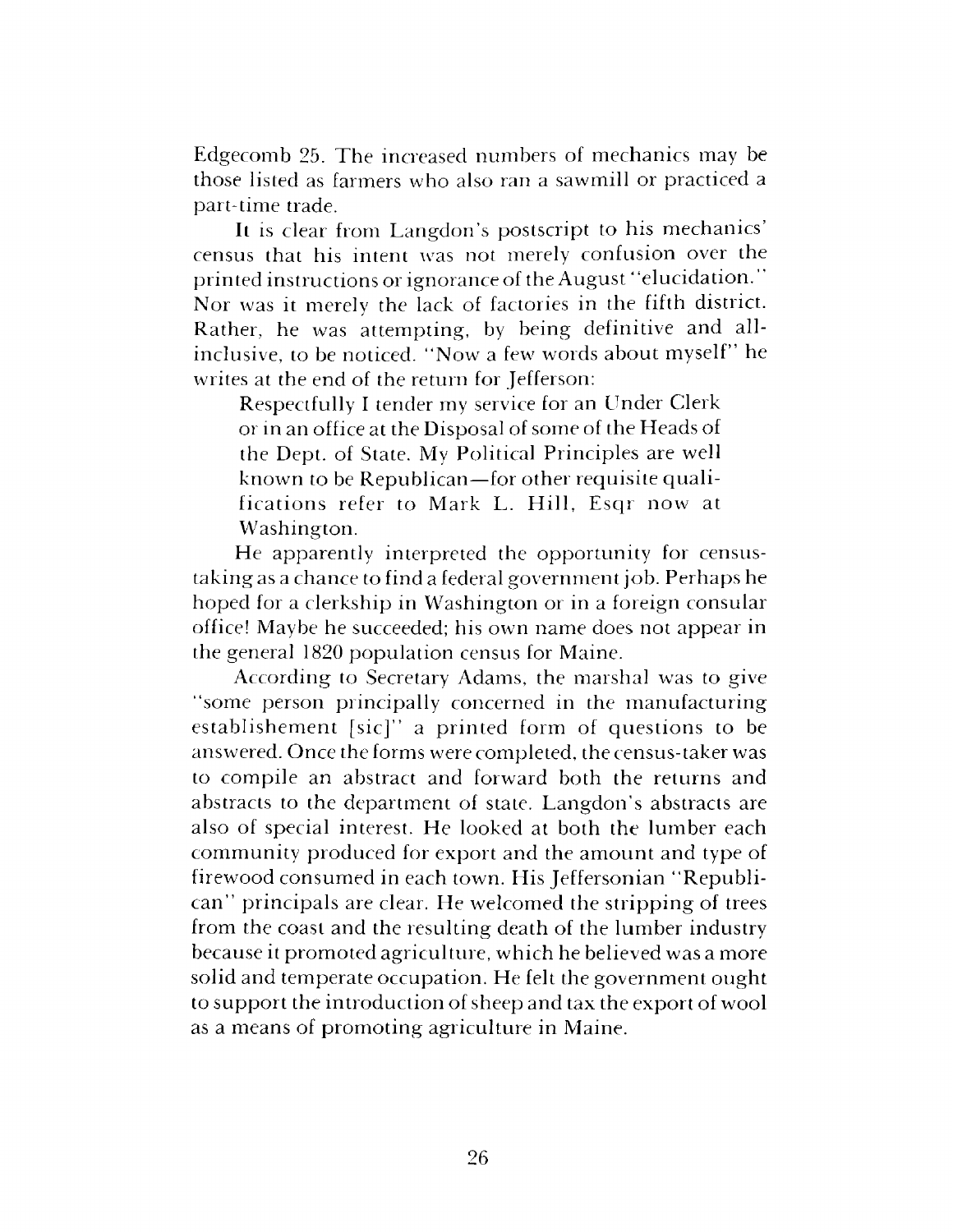Unwanted in their own day, these lists and their summary statistics are today a welcome index of the labor force and economic organization in those communities during the year of Maine's statehood. While the myth of the totally "selfsufficient" pioneer Maine farmer of the colonial and federal eras has been laid to rest by other research, we have only spotty evidence of how much income men and women actually earned in trades or in the kinds of occupations which supplemented their farming. Langdon'<sup>s</sup> statistics offer an untapped source for closer examination of the economic history of the Maine coast.

Historians have not identified the Maine craftsmen who built ships, raised and finished houses, made furniture, threw pottery, fashioned silver spoons, or sewed clothes. The published histories of these towns tend to focus on the wealthy and most literate members of local society. Silversmith and watchmaker Asa Wilkins appears in brief biographical sketches of these crafts in two works. John Safford II appears in the major study of Maine potters with only passing reference to his time in Jefferson, since most of his work is documented to a Monmouth pottery.<sup>2</sup> The others listed in this document remain among the least noticed members of their communities. Of the seven housewrights listed in Wiscasset, Andrew Shortel (or Shortell) can be identified as being an English immigrant, the only one in town. His name appears on a list of enemy aliens compiled during the War of 1812, at which point he had lived in the United States eight of his twenty-nine years. As one of the three men listed after Silas Chick in Langdon'<sup>s</sup> 1820 enumeration, he may have been employed and lived with Chick, as he had no family when his name was listed during the war.<sup>3</sup> Perhaps publication of this list will spark further interest in the lives and work of mechanics and craftsmen in early nineteenthcentury Maine.

*RICHARD M. CANDEE*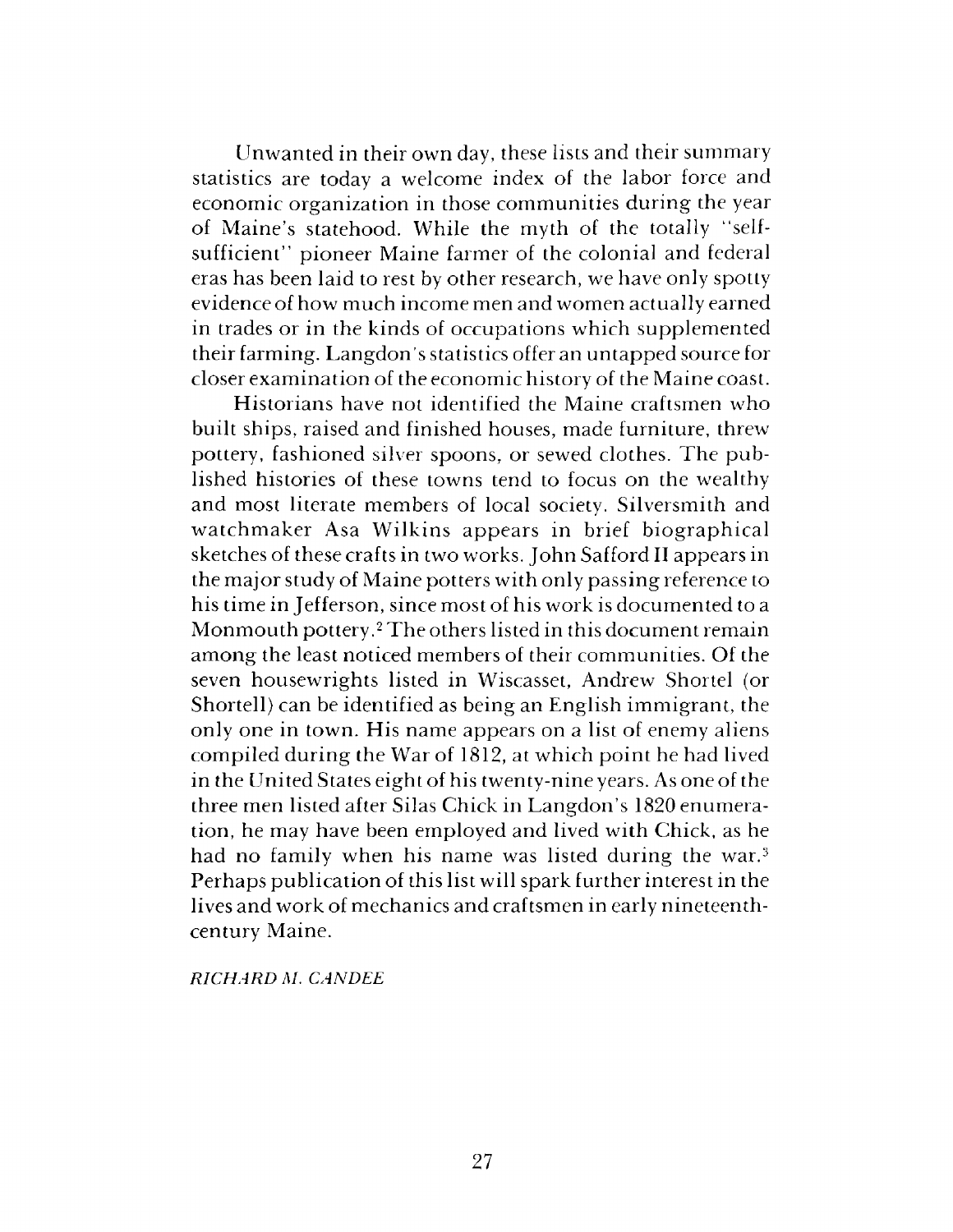#### NOTES

'National Archives Microfilm Publication #279, Records of the l<sup>T</sup>- S. Census of Manufactures, roll 1, Maine and New Hampshire.

<sup>2</sup>Fannie S. Chase, Wiscasset *in Pownalborough,* Wiscasset, 1941, p. 429; Henry N. Flynt and Martha Gandy Fairs, *The Heritage Foundation Collection of Silver<sup>t</sup>* Deerfield, MA: Heritage Foundation, 1968, p. 359; M. Lelyn Branin, *The Early Potters and Potteries of Maine,* Augusta: Maine State Museum, 1978, p, 149. I wish to thank Edwin A. Churchill, Curator of Decorative Arts at the Maine State Museum lot his help in identifying the published sketches of these two craftsmen. He also notes Joshua Damon (or Damnion) appearing in Wiscasset in the 1850 census, age sixty-six, still calling himself a cabinetmaker. Francis Chapman, another cabinetmaker, appears in the 1855 *Maine Register* in Liberty, Maine although it is unclear if this is the same person listed in Langdon's text.

'National Archives Microfilm Publication #588, "War of 1812 Papers," Department of State 1789-1815, Roll 2, U.. S. Marshals' Returns of Enemy Aliens and Prisoners of War, 1812-1815, (Part 1).

#### Figure <sup>1</sup>

|  |  | 1820 U.S. Census General Population Aggregates |
|--|--|------------------------------------------------|
|--|--|------------------------------------------------|

| Livelihoods     | Alna |      |      | Whitefield Jefferson Edgecomb Wiscasset |      |
|-----------------|------|------|------|-----------------------------------------|------|
| Agnculturalist  | 183  | 321  | 336  | 301                                     | 199  |
| $Commercial*$   |      |      |      | 62                                      | 132  |
| Manufacturers & |      |      |      |                                         |      |
| -Mechanics      | -33  | 16   | 31   | l 6                                     | 108  |
| Total town pop. | 978  | 149G | 1577 | 1629                                    | 2138 |

\*including merchants, seamen, fishermen, and traders

State of Maine Return of the Manufactures and Mechanical Labor in the fifth Division of the Counts of Lincoln made bv John Langdon, Assistant

| Fire Wood Consumed |                                                                  |
|--------------------|------------------------------------------------------------------|
| -Jefferson-        | 243 Families at 20 Cords each 1860 Cords @ \$1.25 \$6075         |
| Edgecomb           | 254 Families at 13 Cords each 3302 Cords @ \$1.35 \$4457         |
| <i>Whitefield</i>  | 228 Families at 16 Cords each 3648 Cords @ \$1.25 \$4560         |
| Alna               | 156 Families at 14 Cords each 2184 Cords @ \$1.50 \$3276         |
| <b>Wiscasset</b>   | 366 Families at 11 Cords each 4026 Cords @ \$2.00 \$8052         |
|                    | Those who Burn Spruce Hemlock & Pine Consume Double ye quantity. |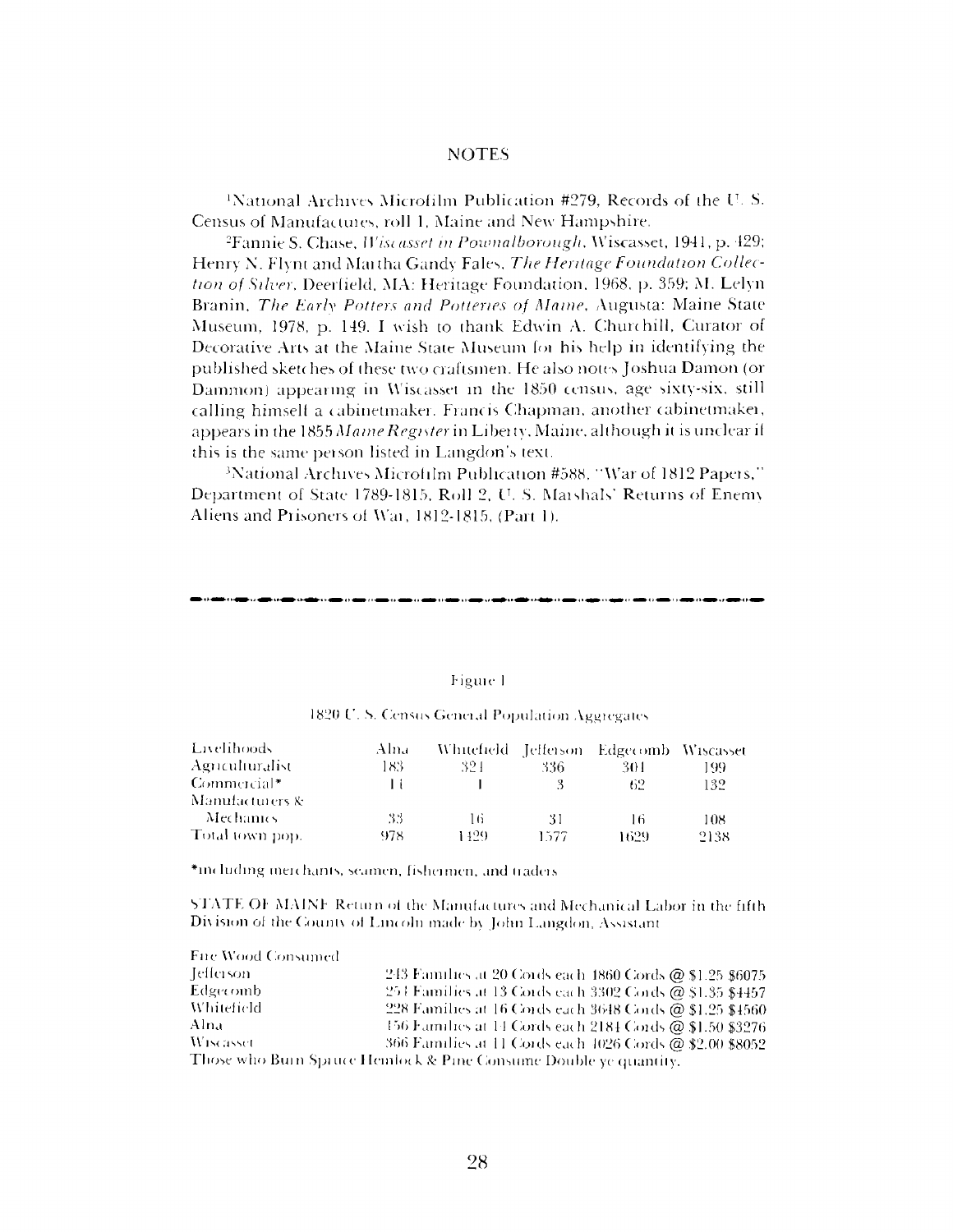| Wiscasset Mechanic: <sup>1</sup> Laboi                                                                                        |                         |         |
|-------------------------------------------------------------------------------------------------------------------------------|-------------------------|---------|
| Sam <sup>1</sup> Famham Tanner<br>Tanns 60 Hides @ 3.50 [each]<br>200 Calf skins @ .92 each<br>12 Cords Bark \$30 Sundis 15\$ | \$210<br>184<br>$\pm 5$ |         |
| value Dressed \$870<br>One person 12 Months Increasing                                                                        | -139                    | [\$]439 |
| Ezia Portei Brick Maki & Settei<br><b>EKilns Pottery value</b><br>150m Bricks at [\$]5.50                                     | [\$] 240<br>825         |         |
| Deduct Wood & Stock                                                                                                           | [\$]1065<br>100         |         |
| 3 persons 6 Months                                                                                                            |                         | 965     |
| Dudley Smith Tarloring                                                                                                        |                         | 100     |
| Sargent Bolden Cordwainer<br>9 Months Labor Exclusive Stock                                                                   |                         | 220     |
| Sam! Fallows Blksmith<br>1 person Labor 9 Months                                                                              |                         | 234     |
| John Taylor Soap & Candlemakı<br>6 Mos Labor 1 person Exclusive Stock                                                         |                         | 180     |
| Mariner Pearson Painter & Glazier<br>9 M:os Labi Exclusive Stock                                                              |                         | 270     |
| Dan: <sup>1</sup> Savage House joiner<br>Labor P[er] Ann[um]                                                                  |                         | 300     |
| Willm Elmes Painter & Glazr<br>1 person Laboi Exclusive Stock                                                                 |                         | 350     |
| Ignatius Harridon Cordwainer<br>Labor P Ann 1 person                                                                          |                         | 180     |
| Edmon Dana Barber<br>1 person P Ann \$500 Reduced half                                                                        |                         | 500     |
| Rufus Hilton Trunk Harness & Sadler<br>Stock & Labor<br>Deduct stock                                                          | \$850<br>300            |         |
| Repairing work<br>Labor 1 person P Ann                                                                                        | 550<br>150              | 700     |
| Isaac Decker Caulker & Agricultal Mechanic:<br>Labor 150 Reduced 3/4 ths                                                      |                         | 150     |
| Joseph Lowell Tide Mill<br>Saws 60m Lumber @ 8 \$<br>Logs Cost 4.50 P[ei]m                                                    | [\$] 480<br>270         |         |
| I person occasionally                                                                                                         |                         | 210     |

| Wm. F. Stenson Agricultst & Saw Mill<br>Cuts 200m at \$6<br>Logs Cost 3\$ pm                                                                | [\$] 1200<br>600      |        |
|---------------------------------------------------------------------------------------------------------------------------------------------|-----------------------|--------|
| 2 persons 6 Months                                                                                                                          |                       | 600    |
|                                                                                                                                             | [column total] \$5390 |        |
| [column 2] Wiscasset Mechanic <sup>1</sup> Labor                                                                                            |                       | \$5390 |
| John Maguire Esqr Tide Mill<br>Cuts 800m Lumbi<br>Logs Cost \$5.27 pm<br>Wages \$800 Contingt Exp [\$] 300<br>4 Persons 10 Months Logs Cost | \$4400<br>4216        | 2184   |
| more at Tide Mill than other Mills                                                                                                          |                       |        |
| John Young Agricultst<br>Tide Mill Cuts 130m @ 8\$<br>Logs Cost 48 pm<br>2 persons 6 Months                                                 | 1040<br>520           | 520    |
| Jotham Chase Clothier                                                                                                                       |                       |        |
| Dresses & Fulls 6000 yds Woolen<br>Average value 1\$<br>Average Price Dressg & 22 100 1320<br><b>Stock for Dying Vats</b>                   | \$6000<br>120         |        |
| 4 persons 8 Months                                                                                                                          |                       | 1200   |
| <b>Nymphas Stacey Tanner</b><br>Amot Stock finished for Sale \$2350<br>Hides Cost<br>1205<br>Skins Do<br>100                                | 1380                  |        |
| Bark & Oil<br>75                                                                                                                            |                       |        |
| 3 Persons 9 Mos In averaging                                                                                                                |                       | 970    |
| Joseph Lowell jun. Agrist & Tanner<br>value Stock wrought<br>100 hides at 3.25<br>- 325                                                     | \$850                 |        |
| 100 skins @ 90<br>90<br>Bark &c<br>30                                                                                                       | - 445                 |        |
| 1 person 6 months                                                                                                                           |                       | 400    |
| Joseph Lowell Tide Mill<br>Saws 60m Lumber at 8\$                                                                                           | 480                   |        |
| Darius Wilder Blksmith<br>Works 7 Tons Iron Costs<br>\$110 P Ton<br>Coals                                                                   | \$770<br>50           |        |
| Value wrought \$1550                                                                                                                        | \$830                 |        |
| 2 persons 11 Months                                                                                                                         | 720                   |        |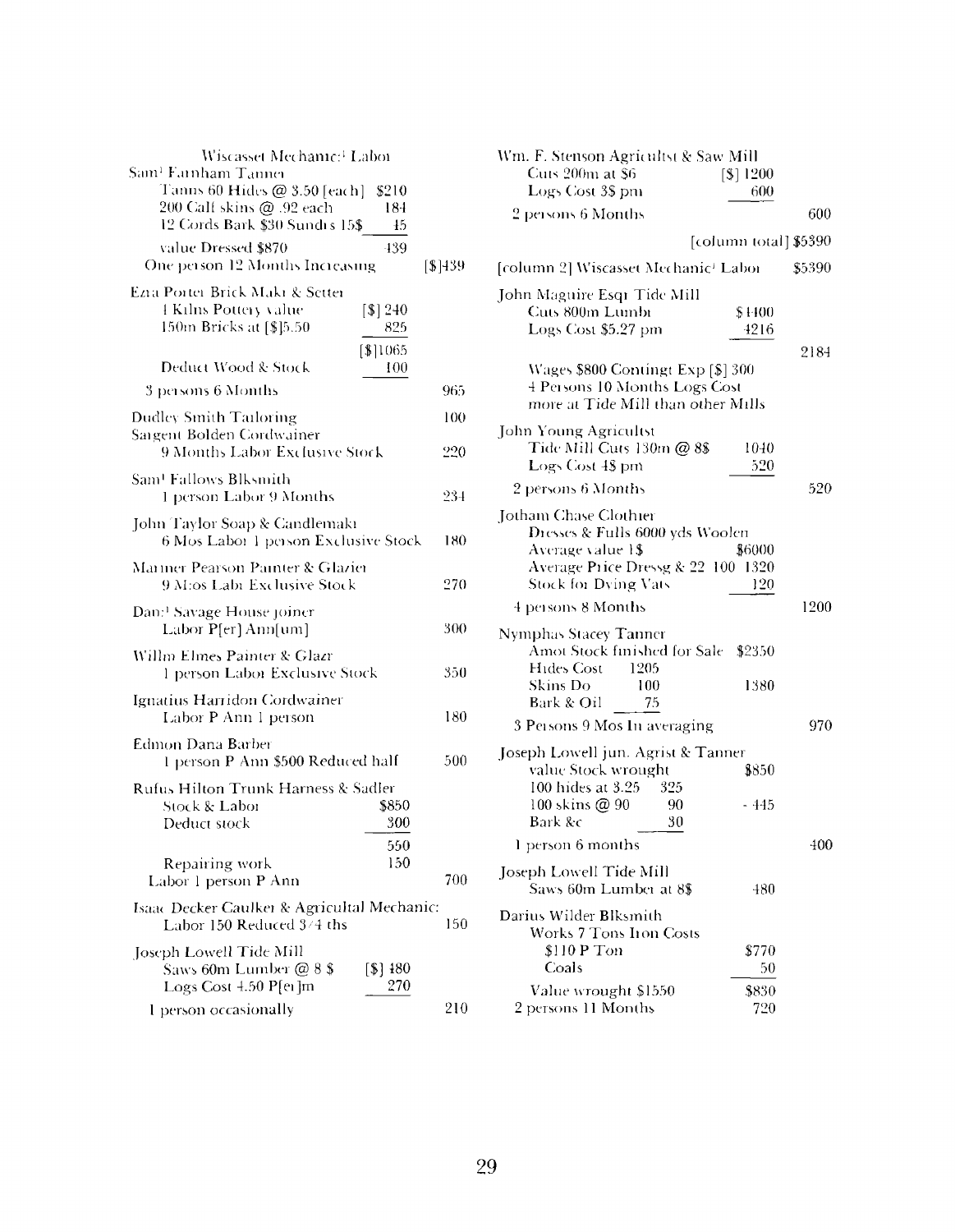| Will.m Smith Blacksmith<br>Amot Labor P[er] Ann<br><b>Exclusive Stock</b><br>2 persons 12 Months  | 1200           |           |
|---------------------------------------------------------------------------------------------------|----------------|-----------|
| Robert Trivet Shipwright<br>Amot Labor @ 2 persons<br>occasionally                                | 600            |           |
| Nath. <sup>1</sup> Robertson Housewright &<br>Agricultl<br>Mechanl Labor occasionally<br>l person | 300            |           |
| [page total] \$13492                                                                              |                |           |
| [page 3] Wiscasset Mechanic <sup>1</sup> Labor                                                    | \$13492        |           |
| Will.m Grav ve 2d Housewright<br>Labor P Ann Exclusive Stock                                      |                | 500       |
| Henry Weed Chairmaker<br>Stock \$110 Labor 340                                                    |                | 340       |
| Lemuel Jordan Mast & Spar Maker<br>1 Person Labor not half Employd                                |                | 200       |
| Nath. <sup>1</sup> Ficket Shipwright<br>1 Person Labor not half Employd                           |                | 200       |
| James Gibbs Blockmaker<br>1 Person Annual Labor Do                                                |                | 300       |
| Asa Wilkins Silversmith [&] Watch Cleaner<br>Stock wrought<br><b>Cost of Stock</b>                | [\$]500<br>250 |           |
| Amo.t other Labor \$400 Man & BOy                                                                 | 250            | 650       |
| Zebediah Thayer Taylor<br>Yearly Amo.t Labor<br>Wages paid                                        | 710<br>271     |           |
| Alexr Thomson Cordwainer P[er] Ann                                                                |                | 439<br>91 |
| E. J. Taylor Shoe & Boot Maker<br>Stock & Labor<br>Cost of Stock                                  | 1100<br>500    |           |
| Master & Prentice 10 Mo.s                                                                         |                | 600       |
| Willm Greenleaf Hatter<br>Stock & Labor 1 person<br><b>Cost of Stock</b>                          | \$200<br>70    |           |
| this manufac.y Reduced 5-6<br>Caused by Importations from Boston                                  |                | 110       |

|     | Silas Chick Housewright<br>Labor P Ann 1 Person<br>Andrew Shortel ye Same<br>Robert Herssey ye Same<br>Walter Madigan ye Same | 3275<br>275<br>280<br>160 | 990    |
|-----|-------------------------------------------------------------------------------------------------------------------------------|---------------------------|--------|
|     | Henry Dow Agricultst & Caulker<br><b>Labor Occassionally</b><br>Joseph Dow ye Same<br>About 4 Mos in a Year                   | 140<br>140                | 280    |
|     | Arthur Blunt Boatbuilder<br>Self & 1 Boy P Ann Reduced 2/3ds                                                                  |                           | 200    |
|     | Seth Hammon Joiner Labor                                                                                                      |                           | 120    |
|     | John Edmonds Shoe & Boot Mak:r<br>Stock 250 Labor 250                                                                         |                           | 250    |
|     |                                                                                                                               | [column total] \$18762    |        |
| 500 | 3d [page, second column]<br>Wiscasset Mechan.l Labor                                                                          |                           | 18762  |
| 340 | Ezek I Cutter Sailmaker<br>Works 400 Bolts Duck at \$2.50                                                                     | 100                       |        |
| 200 | Repairing Old Sails<br><b>Master &amp; 2 Prentices 4 M.os</b>                                                                 | 250                       | 350    |
| 200 | Reduced 2 3ds                                                                                                                 |                           |        |
| 300 | Seth Hobart Baker<br>Bakes 400 Blls flour P Ann                                                                               | \$2300                    |        |
|     | Price for Baking 3\$ P Bll<br><b>Wood Cost</b>                                                                                | 1200<br>100               |        |
| 650 | it is probable the profits<br>are much greater as he Bakes<br>very little by ye Barrel 3 Persons                              |                           | 1100   |
|     | David Owen Cabinet Makr<br>Stock & Labor<br>Stock of Wood 40\$ 1 Person                                                       | \$300<br>40               |        |
| 439 |                                                                                                                               |                           | 260    |
| 91  | Saml B. Dana Printer<br>Labor & Stock P Ann<br>Stock Cost 200\$<br>2 Persons                                                  | 750<br>200                |        |
|     |                                                                                                                               |                           | 550    |
| 600 | Dan:l Carr Cabinet Maker<br>Amot Stock & Work<br>Stock Cost 100\$ 4 Persons                                                   | 500<br>100                |        |
|     |                                                                                                                               |                           | 400    |
| 110 | W.m Bragdon House Joiner<br>Labor 1 Person Excluv Stock                                                                       |                           | $-100$ |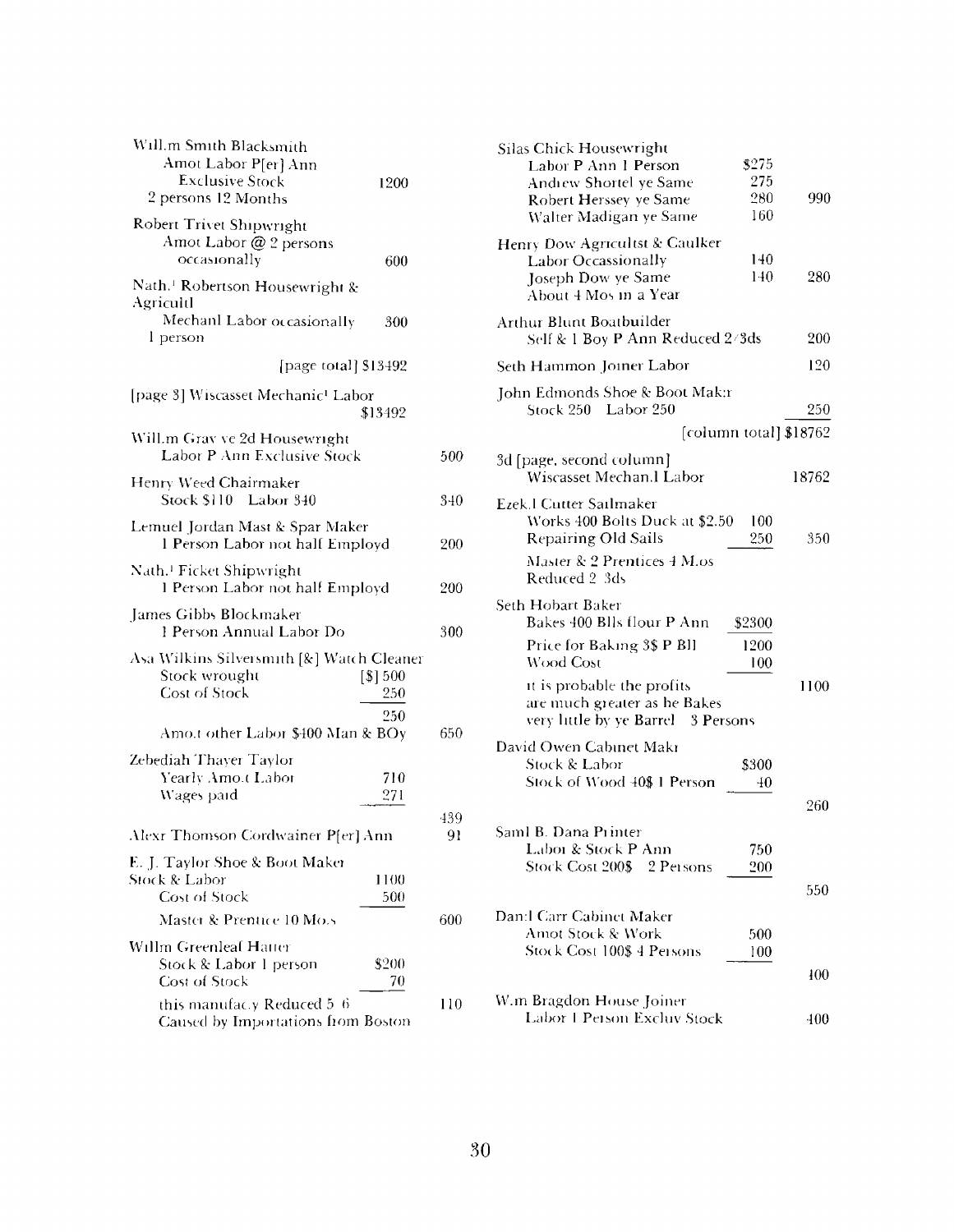| John B. Mange Rope Line & twine Maker                           |                      |         |
|-----------------------------------------------------------------|----------------------|---------|
| Labor & Stock                                                   | 1000                 |         |
| Stock Cost 450\$                                                | 450                  |         |
| 2 & 3 Persons 9 Months<br>Reduced One half --                   |                      | 550     |
| Sam.l Hubbard Tin Plate Workes                                  |                      |         |
| Stock & Labor                                                   | 400                  |         |
| <b>Deduct Stock</b>                                             | 200                  |         |
| 1 Person 9 Months                                               |                      | 200     |
| John M. Brookings Boat Builder & Caulker<br>Ye Amot Labor P Ann |                      | 140     |
| W.m Vincent Cordwainer                                          |                      |         |
| <b>Stock &amp; Labor</b>                                        | 260                  |         |
| Stock 130\$ 1 Person 5 Mo.s                                     | 130                  |         |
|                                                                 |                      | 130     |
| John Elliot Blockmaker                                          |                      |         |
| Stock & Labor                                                   | 400                  |         |
| Stock 100\$ 2 Persons half                                      |                      |         |
| employed                                                        | 100                  |         |
|                                                                 |                      | 300     |
| John Hunsey Calker 8 Months                                     |                      | 250     |
|                                                                 | [page total] \$23392 |         |
|                                                                 |                      |         |
|                                                                 |                      |         |
| [page] 4.<br>Wiscasset Labor                                    |                      | \$23392 |
| Nath.l Roberts Cordwainer                                       |                      |         |
| Stock & Labor P Ann                                             | \$1500               |         |
| Costs 750\$ 3 Persons P Ann                                     | 750                  |         |
|                                                                 |                      | 750     |
|                                                                 |                      |         |
| Swett Page & Others Cordwainers<br>Amo't Stock & Work           | \$1500               |         |
| Deduct Stock \$750                                              | 750                  |         |
| 3 Persons 8 Months                                              |                      | 750     |
|                                                                 |                      |         |
| Joshua Damon Cabinet Maker<br>Stock & Labor                     | 700                  |         |
| Stock Cost 200. Master &                                        | 200                  |         |
| 2 Prentices 12 M.os Reduced half                                |                      | 500     |
| Nehemiah James Bricklayer or Mason                              |                      |         |

| John Warren Blksmith<br>Labor Exclusive Stock 8 M.os                                                                   | 150       |
|------------------------------------------------------------------------------------------------------------------------|-----------|
| Chan,dlr Dammon the Same 7 M.os                                                                                        | 170       |
| Will.m Bradley Cordwainer                                                                                              |           |
| Labor 6 Months \$200 Stock \$200                                                                                       | 200       |
| James Harraman Butcher & Truckman,                                                                                     |           |
| Master and 2 Lads<br>Labor P Ann Exclusive Stock                                                                       | 624       |
| Benja.m Rackliff jun. Housewr.t<br>Labor P Ann Exclusive Stock<br>l person                                             | 300       |
| Robert Harriden Cordwainer<br>Mechanical Labor 9 Months                                                                | 210       |
| John White ye Same 7 M.os                                                                                              | 150       |
| Getchal & McHenrys Tide Mill<br>Cuts 100m Lumber @ \$7<br>700<br>Logs Cost 350 1 Person 9 M.os<br>350                  | 350       |
| Wiscasset<br>[Total] \$28096                                                                                           |           |
| [page 5]<br>Wiscasset                                                                                                  |           |
| Cord Wood for Fires of Birch<br>Beach & Maple 500 Cords Exported<br>Coastwise at \$2                                   | [\$] 1000 |
| 500 Cords Hemlock Bark @ \$3 1-2<br>10 feet in length of Ranging                                                       | 1750      |
| Timber at 2\$ P[er] 100 feet                                                                                           | 200       |
| 100m Laths at 1\$ Hemlock                                                                                              | 100       |
|                                                                                                                        | \$3050    |
| The major part of the above are bought from the<br>Neighboring Towns of Woolwich, Dresden &<br>Alna --                 |           |
| Shingles 200 average 1.25                                                                                              | 250       |
| Hemlock Bolts none as<br>as the demand for Exportation has ceased.                                                     | 3300      |
| Pine & other Ton Timber for Exportation There is                                                                       |           |
| a Total cessation of Labor for these articles in my<br>district. Thus it Appears Wiscasset has Little or no<br>Export. |           |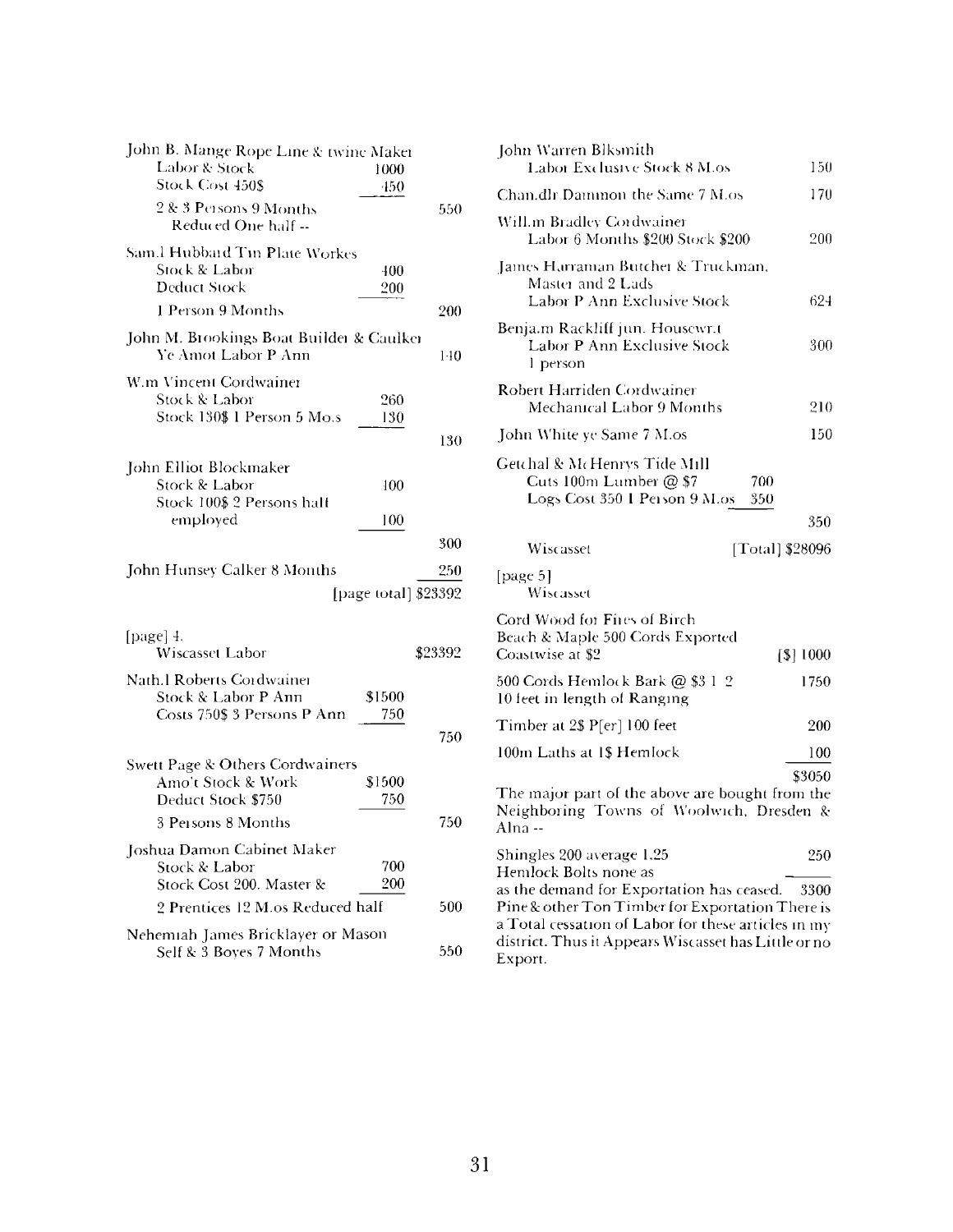Nature has been bountiful to make it a place of Safety for Fleets in Peace or War[.] it is 20 Miles from the Sea (on now Sheepscot [,] formerly by the natives Shipsaw River [,] noted then by them for Waterfowl at all Seasons) [.] Deep Water to the Town in no place more than One Mile & three Quarters Wide, in several Places three, four & five Miles below ye Town less than One Third of a Mile Wide, high Rocky & Bold shore [.] Navigation not impeded by the Ice. The Produce of Kennebec & its Branches is brought to Wiscasset through a passage ten Miles long & ten Miles from the Sea between Arrowsick Parkers & Jeremy Squam Islands & the Main. This Beautiful Safe Harbour can be made Impregnable at a Trifling Expence.

The manufacture of Cloth, Woolen & Leather is incieasing [.] The Lumbering Business in Aina & Edgecomb is at an End and is fast decreasing in Whitfield and Jefferson [.Jit is happy for the Inhabitants [.] They are Compelled to pursue that Business which is Most beneficial to the Country And Profitable to themselves. The Agriculturing Business is fast increasing, and is generally Acknowledged by those who have been Compelled to quit Lumbering and attend to their farms they are less in Debt, more Temperate & Independent and live better in their families -

| Alna. Lumber for Exportation Viz. Staves 12m $@6\$                   | \$72   |
|----------------------------------------------------------------------|--------|
| Shingles 350m @ 1.25 437\$ Cordwood 140 Cords @ 2\$ \$280            | 717    |
| Hemlock Bark 50 Cords $\Box$ 3.50 \$175 Ranging & other timber \$225 | 400    |
|                                                                      | \$1189 |
|                                                                      |        |

Fire Wood Consumed in Aina <sup>14</sup> Cords P Ann to a Family <sup>156</sup> Families at <sup>14</sup> Cords <sup>2184</sup> Cords at 1.50 - \$3276

Those who burn soft Wood Viz. Pine Spruce & Hemlock Consume double the Quantity and half in value [.] many near the Tide Water are compelled to it as they have Striped their lots for Rum Tea 8c Tobacco

#### The Mechancal Labor in Whitfield.

Jesse Crowel'<sup>s</sup> Machine worked by a Girl <sup>4</sup> months in a year Spins <sup>3</sup> Lb Wool P day into 7. Seven knotted skeins P Lb is 21 Skeins at 4 Cents P Skein for Warp & <sup>3</sup> Cts for filling Average 3 <sup>1</sup> 2 C.ts P Skein is 73 <sup>1</sup> 2 C.ts P day. 16 Weeks 96 days at 73 <sup>1</sup> 2 is \$70.56.

#### 100

| deduct Boardg at 1.33 is 21.33, leaves 51 & 23                                              |                         |      |
|---------------------------------------------------------------------------------------------|-------------------------|------|
|                                                                                             |                         | 100  |
| P day  49.23 Machine Cash at 24\$                                                           | $\lceil $ \rceil 49.23$ |      |
| Jewetts Sawmill Cuts 400m at<br>$51/2$ S P.m<br>2200<br>Logs Cost 1100\$ 4 Persons employed |                         |      |
| 9 Months<br>1100                                                                            |                         |      |
|                                                                                             |                         | 1100 |
| James Gray & others Sawmill Cutts                                                           |                         |      |
| 200m at 5\$<br>1000                                                                         |                         |      |
| Logs Cost \$500 - 2 persons 8 Months 500                                                    |                         |      |

| Leonard Coopers Mill                        |       |     |
|---------------------------------------------|-------|-----|
| saws 350m Lumber @ 5\$ at                   |       |     |
| ve Mill                                     | 1705  |     |
| Logs Cost \$2.25 P.m 787.\$                 |       |     |
| 4 persons 8 Months                          | 787   |     |
|                                             |       | 963 |
|                                             |       |     |
| Kings Sawmill Cuts 150m Lumber              |       |     |
| @ 5 1 2 \$ P.m                              | \$825 |     |
| Logs Cost \$2.75 P.m is 412\$               |       |     |
| 2 persons 7 Months                          | 412   |     |
|                                             |       | 413 |
| Jared Bates Blksmith & Agricult.st          |       |     |
| Labor 8 M os Exclusive Stock                |       | 250 |
| Ben Chaney Calker & Agricul.rst Mechanl     |       |     |
| Labor 6 Months                              |       | 150 |
| John Chaney the Same Co                     |       | 150 |
| Richard Coomes Tanner & Agricult.st Mechanl |       |     |
| Labor 7 Mos                                 |       | 190 |
| Nathanl Colby Joiner &c 8 M.os Labor        |       |     |
| Exclusive of Stock                          |       | 200 |

500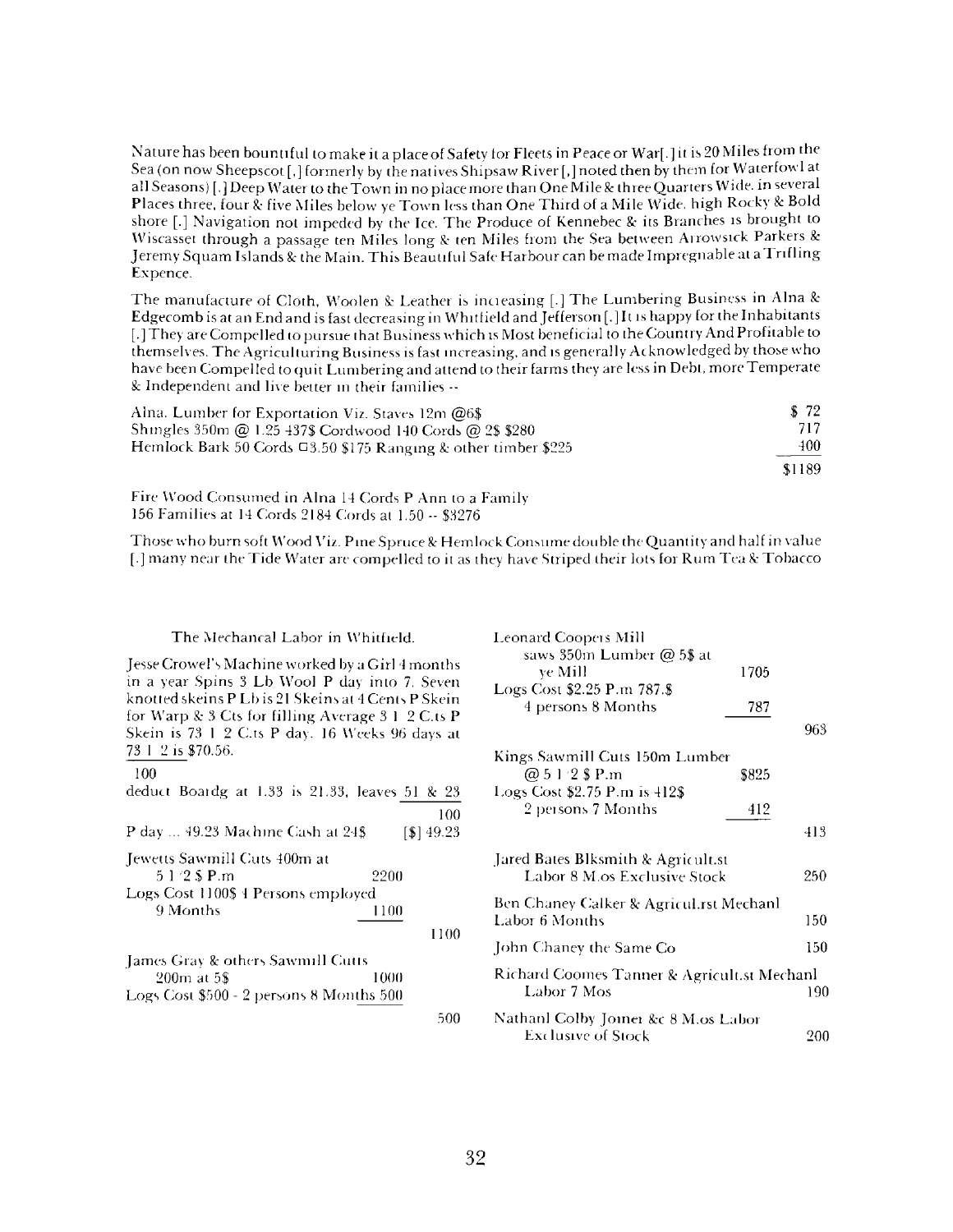| Jereh Dow Worker in Wood & Agricultu.1e<br>Labor Exclu of Stock. 6 M.os                                                                                                                                                                                                                                                       | 180                 |
|-------------------------------------------------------------------------------------------------------------------------------------------------------------------------------------------------------------------------------------------------------------------------------------------------------------------------------|---------------------|
| Joseph Fowle Cordwainer Mechanl<br>Labor 8 Mos                                                                                                                                                                                                                                                                                | 100                 |
| Mark Gray Blksmith & Agricul.ts<br>8 Mos Mechanl Labor                                                                                                                                                                                                                                                                        | 250                 |
| Marcus How Blksmith & Agricul.st<br>6 Mos Mechanl Labor                                                                                                                                                                                                                                                                       | 160                 |
| Frederick Lewis Joiner & Agricul.st<br>7 Mos Labor Exclu Stock                                                                                                                                                                                                                                                                | 170                 |
| Barney Tobey Cordwainer & Agricul.rst<br>Labor 7 Mos exclu Stock                                                                                                                                                                                                                                                              | 180                 |
| Benjam Tobey ditto ditto 7 Mos ditto                                                                                                                                                                                                                                                                                          | 230                 |
| Ezekl Totten Blksmith & Agricult.st<br>6 Mos Mechanl Labor                                                                                                                                                                                                                                                                    | 190                 |
| Will.m Avery Blksmith ditto ditto                                                                                                                                                                                                                                                                                             | 180                 |
| Simeon Wheeler House Carpenter & Agricult.<br>Labor 8 M.o Excluv Stock                                                                                                                                                                                                                                                        | 300                 |
| Everett Ware ditto 8 M.os Mechal Labor                                                                                                                                                                                                                                                                                        | 290                 |
| Mechanical Labor of Whitfield.<br>Aggregate                                                                                                                                                                                                                                                                                   | \$6195:23           |
| The above Mechanics are Owners of Land & Work<br>at the Mechanical Bussiness Occassionally.<br>Lumber Exported Viz.t<br>Shingles Made at Whitfield 500m at 8<br>or \$1.33 1/3 \$666<br>Staves 80m at 6\$. \$480 Hemlock Bark<br>100 Cords at \$3.50 \$350<br>Cordwood for fires 250 Cords @ 2\$<br>\$500 Logs 400 @ \$1 \$400 | \$666<br>830<br>900 |
| Ranging Timber 8m feet in length @ 2\$ P \$160<br>Masts & other Lumber \$300                                                                                                                                                                                                                                                  | 460<br>\$2856       |
| If it is expected a Return should be made of the<br>firewood Consumed in the five towns of My Dis-<br>trict it may be Said Whitfield Consumes 16 Cords<br>to a family 228 families 3648 Cords at \$1.25 --<br>4560 \$ P Ann<br>The Mechanical Labor in Alna                                                                   | \$4560              |
|                                                                                                                                                                                                                                                                                                                               |                     |

| Eben.r Kimball Blksmith & Agricultur.st |       |
|-----------------------------------------|-------|
| 6 Mos Labor Exclusy of Stock            | \$225 |

| Jeremiah Parson Esq. Sawmill<br>Cuts 250m Lumber @ 6 1-2\$<br>at Mill<br>\$1625<br>Logs Cost \$3.50 Pm is 875<br>875              |                     |
|-----------------------------------------------------------------------------------------------------------------------------------|---------------------|
| 3 persons 8 Month                                                                                                                 | 750                 |
| Snow Baker Millwright &c<br>8 Months Labor Self & Prentice<br>Exclusive Stock                                                     | 360                 |
| James Smith Cordwainei Tanner &c<br>10 Months Mechanl Labor Exclu Stock                                                           | 300                 |
| John Hodgekins Tailor & Agri. - 9 Months<br><b>Exclusive Stock</b>                                                                | 240                 |
| Charles Runlet Blksmith &c Stock & Labor \$1000<br>Stock \$270.2 persons 11 M.os                                                  | 730                 |
| Jo Channey Calker & Agricult.st<br>Mechanical Labor                                                                               | 140                 |
| Ralph Chaney jun ditto ditto Ditto                                                                                                | 160                 |
| David Pottle Tanner &c<br>70 hides Tanned worth \$6 each 420 60 Skins<br>tanned valued \$1.50 each \$90<br>90<br>Stock Cost       | \$510<br>284<br>226 |
| W.m Ayer Blksmith & Agricult.st Labor<br>5 M.os 1 person                                                                          | 150                 |
| Otis How Blksmith &c 6 M.os Mechanical<br>Labor                                                                                   | 160                 |
| John Harr Tanner & Cordwainer<br>tanning Exclusive Stock<br>250<br>2 persons Shoemaking 6 Months<br><b>Exclusive Stock</b><br>312 |                     |
|                                                                                                                                   | 570                 |
| Isaac & Tho.s Hilton Agricultu.st Saw Mill<br>Cuts 45m Lumber @ 8\$<br>360<br>Logs Cost 180 2 Persons                             |                     |
| 212Mo.s<br>180                                                                                                                    |                     |
|                                                                                                                                   | 180                 |
| Jona.n Carleton Agricult.st Mill<br>Cuts 50.m Lumber $@612$<br>325<br>Logs Cost 162 \$ 1 Person                                   |                     |
| 4 Months<br>162                                                                                                                   | 163                 |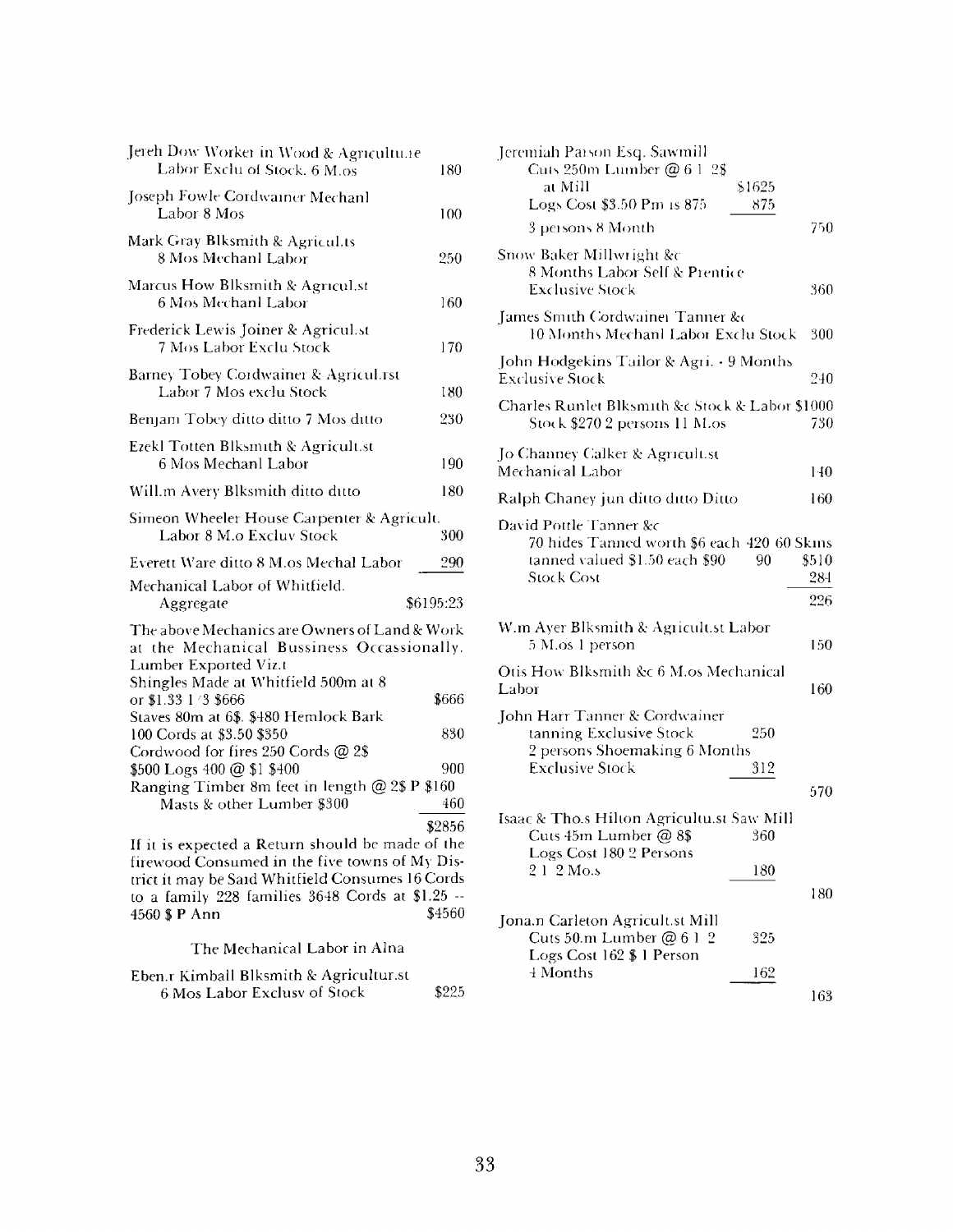| Ezek.l Averell Agricult.st Mill<br>Saws 40.m P Ann @ 5 2\$<br>220<br>Logs Cost<br>110                                                  |      |
|----------------------------------------------------------------------------------------------------------------------------------------|------|
|                                                                                                                                        | 110  |
| John Perkins Agricultst & Blksmith<br>Mechal Labor 5 M.os                                                                              | 130  |
| Dan.l Howard Housewright Labor 12 M.os<br>exclusive Stock                                                                              | 350  |
| James Stevens & others Saw Tide Mill<br>Cuts 250m at \$7 1 2 P.m.<br>\$1750<br>Logs Cost 4\$ P.m \$1000 2 persons<br>10 Months<br>1000 |      |
|                                                                                                                                        | 750  |
| Daniel Carleton Clothier<br>Fulled Cloth 5205 Y.ds value<br>\$1.25<br>6506<br>Flannel 800 Y.ds value 56-100 P Yd<br>\$448.             |      |
| 755 Yd thin Pressed Cloth 50 100<br>\$377<br>825<br>\$7331                                                                             |      |
| Average Price Dving fulling &<br>Dressg ye fulled                                                                                      |      |
| Cloth 20 C.ts<br>1041<br>Ditto Dressing Pressg & Dying<br>Ye thin Cloth                                                                |      |
| 10 C.ts P Yd<br>155                                                                                                                    |      |
| 5 Persons employed 4 M.os @ 27\$<br>Board included                                                                                     | 1196 |
| Wool Carding Machine Cards 1220                                                                                                        |      |
| lb in 6 weeks<br>value 42 Cts<br>504<br>1 Person 6 Weeks 7 Cts P lb for                                                                |      |
| Carding                                                                                                                                | 84   |
| Saw Mill Cuts<br>100m Pine Lumber at 7 1<br>2\$                                                                                        |      |
| 30m Hemlock at 6\$<br>930                                                                                                              |      |
| Logs Cost \$465. 2 Persons<br>5 Mos.<br>465                                                                                            |      |
|                                                                                                                                        | 465  |
| Simeon Somes Cordwainer<br>8 Mos Labor<br>\$190<br>Abr.m Walker Mason 5 Mos L[abor] 140                                                | 330  |
| Dennis Weymouth Blksmith 8 M.os                                                                                                        |      |
| \$260<br>Labor<br>Jno Runlet Cordwa.1 D.o 6 Mos<br>120                                                                                 |      |
|                                                                                                                                        | 380  |

| Harvey Yeaton Housewright 10                                   |     |
|----------------------------------------------------------------|-----|
| \$450<br>Mos Labor                                             |     |
| 200<br>Nat Morse Do & Agri.st                                  | 650 |
| Joseph West & Son Painter & Glazier<br>8 M.os Labor            | 410 |
| Jotham Dunnel Agricult.st & Shipwright<br>8 Mo.s Mechanl Labor | 320 |
| Moses Plumer Housewright & Agricult.st<br>8 M.os Mechan Labor  | 300 |
| Aggregate of the Mechanical<br>Labor of Alna                   |     |

Mechanical Labor in Edgecomb

| Stephen Parsons Esq.r Clothing & Fulling Mill & |      |
|-------------------------------------------------|------|
| Agricul.                                        |      |
| Fulls & Dresses 6000 Y.ds of all sorts          |      |
| average price 6 P yd<br>\$6000                  |      |
| Average price for fulling &                     |      |
| Dressing<br>20                                  |      |
| Cts P Yd. 3 Persons $41, 2$ M.os                | 1200 |
| Wool Carded 6000 lb at 6 Cts.                   |      |
| 360\$ value of                                  |      |
| Wool 40 Cts lb \$2400                           |      |
|                                                 |      |
| 2 persons employed 5 M.os                       | 360  |
| Tide Sawmill cuts 150m Lumber                   |      |
| 1275<br>at 8-1-2\$                              |      |
| Logs Cost 5\$ pm 750\$                          |      |
| l person 9 Mos<br>750                           |      |
|                                                 | 525  |
|                                                 |      |
| Azariah Baker Tanner &c Value                   |      |
| <b>Stock Tanned</b><br>1250                     |      |
| Skins, Hides & Bark Cost \$650                  |      |
| 1 person 12 months<br>650                       |      |
|                                                 |      |
|                                                 | 600  |
| Levi Shattuck Tide Sawmill Saws                 |      |
| 200m @ 8\$<br>1600                              |      |
|                                                 |      |
| Logs Cost 4.50 P.m 900\$                        |      |
| 2 persons 10 Months Age<br>900                  |      |
|                                                 | 700  |
|                                                 |      |
| Thomas Hodgedon Tide Mill Cuts                  |      |
| 10m Lumber 9\$<br>360                           |      |
| Logs Cost 1.50 P.m 180                          |      |
| 1 person Occassionally<br>180                   |      |
|                                                 | 180  |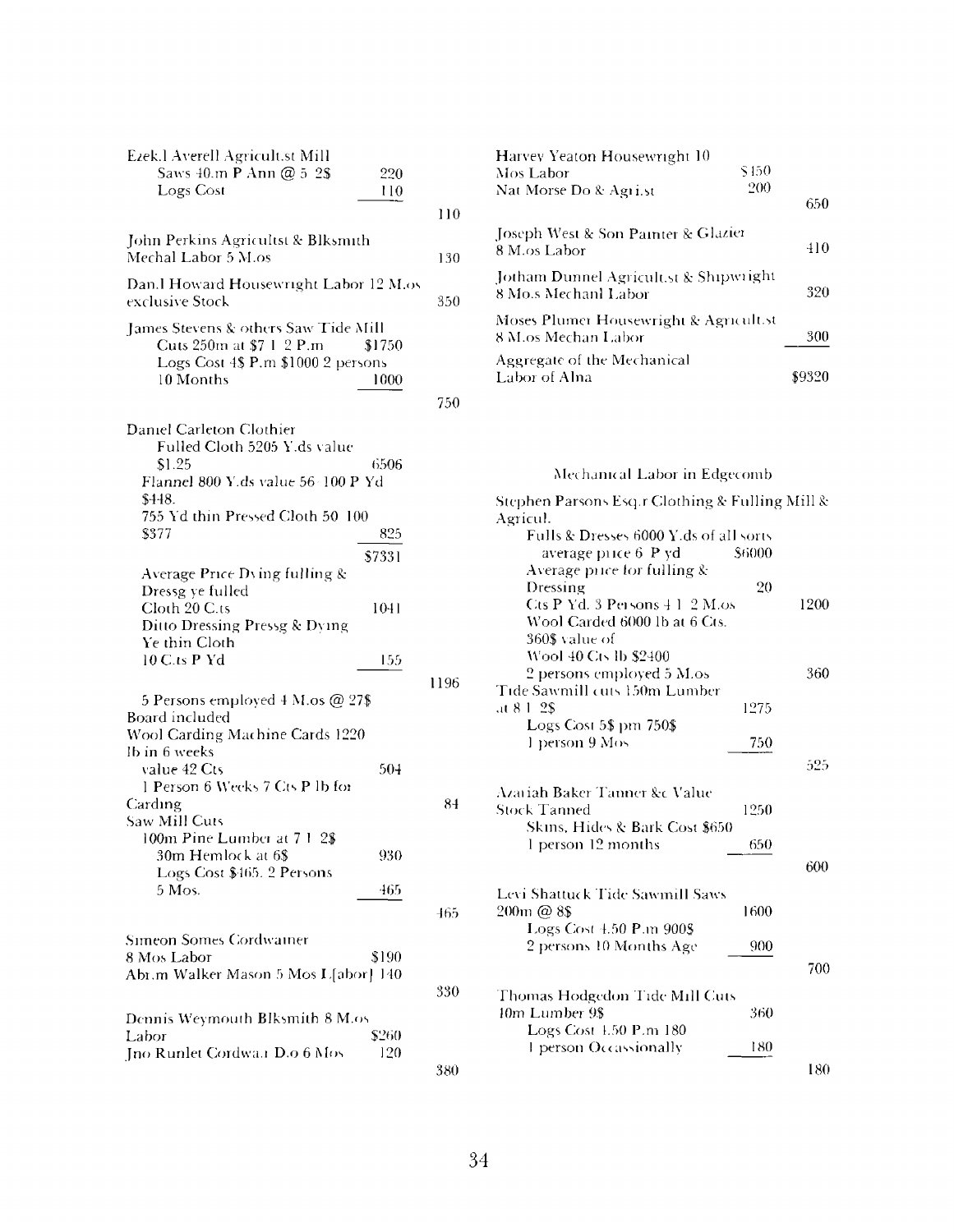| Saml Hutchins Cordwainer 10 M.os<br>Labor Exclusive Stock                                                                                            | 190    |
|------------------------------------------------------------------------------------------------------------------------------------------------------|--------|
| Joses Jennes Agricult.st & Taylor<br>9 Mos Labor Mechanical                                                                                          | 230    |
| John Cowley Agricul.st & Jomer<br>Stock & Labor 8 M.os                                                                                               | 175    |
| Eben Perkins Agricultst & Blksmith<br>Mechanl Labor Occasiony                                                                                        | 150    |
| Ichabod Crooker Ditto & Shipwright<br>Mechanl Labor                                                                                                  | 200    |
| Benja.n Brown Stone Cutter &c<br>Mechanl Labor 8 Mos                                                                                                 | 240    |
| Jordan Tarbox Boatbuilder &c Mechanl<br>Labor 6 M.os                                                                                                 | 250    |
| Sam Tarbox Joiner 9 M.os Mechanl Labor                                                                                                               | 235    |
| Moses Wilson Blksmith &c<br>7 Months Mechanl Labor                                                                                                   | 170    |
| Henry Dodge Joiner & Agricult.st<br>5 Mos Mechan Do                                                                                                  | 130    |
| Dan Oaks Cordwainer 8 Months<br>Mechanl Labor                                                                                                        | 240    |
| John Dodge Mason & Agricultst 6 M.os<br>Mechanl Labor                                                                                                | 156    |
| Silvester Dodge Mason & Do 6 Month<br>Mechanl Labor                                                                                                  | 150    |
| Samuel Dunnel Joiner &c 7 Month Do Do                                                                                                                | 170    |
| Thomas Brooks Joiner &c Mechan.l<br>Labor 8 Months                                                                                                   | 200    |
| Moses Greenough Blksmith 9 M.os Labor                                                                                                                | 220    |
| Sam.l G. Wilson Housewright Self &<br>Prentice 9 Months                                                                                              | 450    |
| Caleb Hodgedon Boatbuilder &c Mechanl<br>Labor 8 M.os<br>One Vessel building by Stephen Parsons<br>of about 90 tons<br>One ditto by the Hodgedons Ye | 280    |
| Same --                                                                                                                                              | \$7401 |
| ~ F                                                                                                                                                  |        |

With the Exception of <sup>4</sup> or 5 of the Above Mechanics they Possess from 20 to 100 Acres of Land each and work Occassionally at the Mechanical Business -- Lumber Exported Vizt

| 2100 Shingles Average 8 for 1:33                                                                     |                      |
|------------------------------------------------------------------------------------------------------|----------------------|
| $1.3$ P.m<br>Cordwood for fires 100 Cords at 2\$                                                     | \$2800               |
| \$800 Exported                                                                                       | 800                  |
| Hemlock Bark 100 Cords at \$3.50 Do 350                                                              |                      |
|                                                                                                      | 3950                 |
| Wood Consumed in Edgecomb 13 Cords to a fam-<br>ilv 254 Families at 13 Cord 3302 Cord at 1.35 \$4457 |                      |
| P Ann NB. The above Shingles are made of Logs                                                        |                      |
| from Kennebeck River & Cost \$700 --                                                                 |                      |
| Mechanical Labor Jefferson                                                                           |                      |
| Sam.l Jackson at the head of Damarascotta pond.                                                      |                      |
| Fulling & Cardg.                                                                                     |                      |
| Cloth fulled & dressed 262 yids average<br>price for full g & Dressing 20 Cents                      |                      |
| P Yd.                                                                                                | 525                  |
| Average value of Cloth 90 100 \$2365                                                                 |                      |
| 2 persons Employed 5 Months                                                                          | $\sim$ $\sim$ $\sim$ |
| 400 Lbs Wool Carded @ 8 C.ts<br>1 person 5 M,os                                                      | 320                  |
| Value of Wools Carded 42                                                                             | 100\$1680            |
| Lumber Sawed 150m ??                                                                                 | 900                  |
| Logs Cost 3 \$ pm                                                                                    | 450                  |
| 2 persons 6 Months                                                                                   | 450                  |
| Dummer Trask Fulling Mill & Carding Machine                                                          |                      |
| at ye outlet of Dyers Pond on                                                                        |                      |
| Dyers River Branch of Sheepscot Viz --                                                               |                      |
| 4500 Lb Wool Carded @ 6.100<br>ve Carded Wool worth 42 100 1890\$                                    | 270                  |
| 1 person 6 Months                                                                                    |                      |
| 2300 yds Cloth fulled & Dressed                                                                      |                      |
| or pressed average 18 C.ts or                                                                        | 450                  |
| 2 persons 7 Months                                                                                   |                      |
| John Safford Potter                                                                                  |                      |
| at the end of Damarcota Pond                                                                         |                      |
| Amo.t of Pottery made<br>in 6 Months Exclusive of Stock                                              | 1000                 |
| 1 person                                                                                             |                      |
| Thomas Weeks junr Tanner & Agricults                                                                 |                      |
| Tanns 60 hides                                                                                       |                      |
| value Tann'd 6\$ each                                                                                | 360                  |
| 60 Skins Dr                                                                                          | 100                  |
|                                                                                                      | 460                  |
| <b>Stock Cost</b>                                                                                    | 230                  |
| l person 6 Months                                                                                    | 230                  |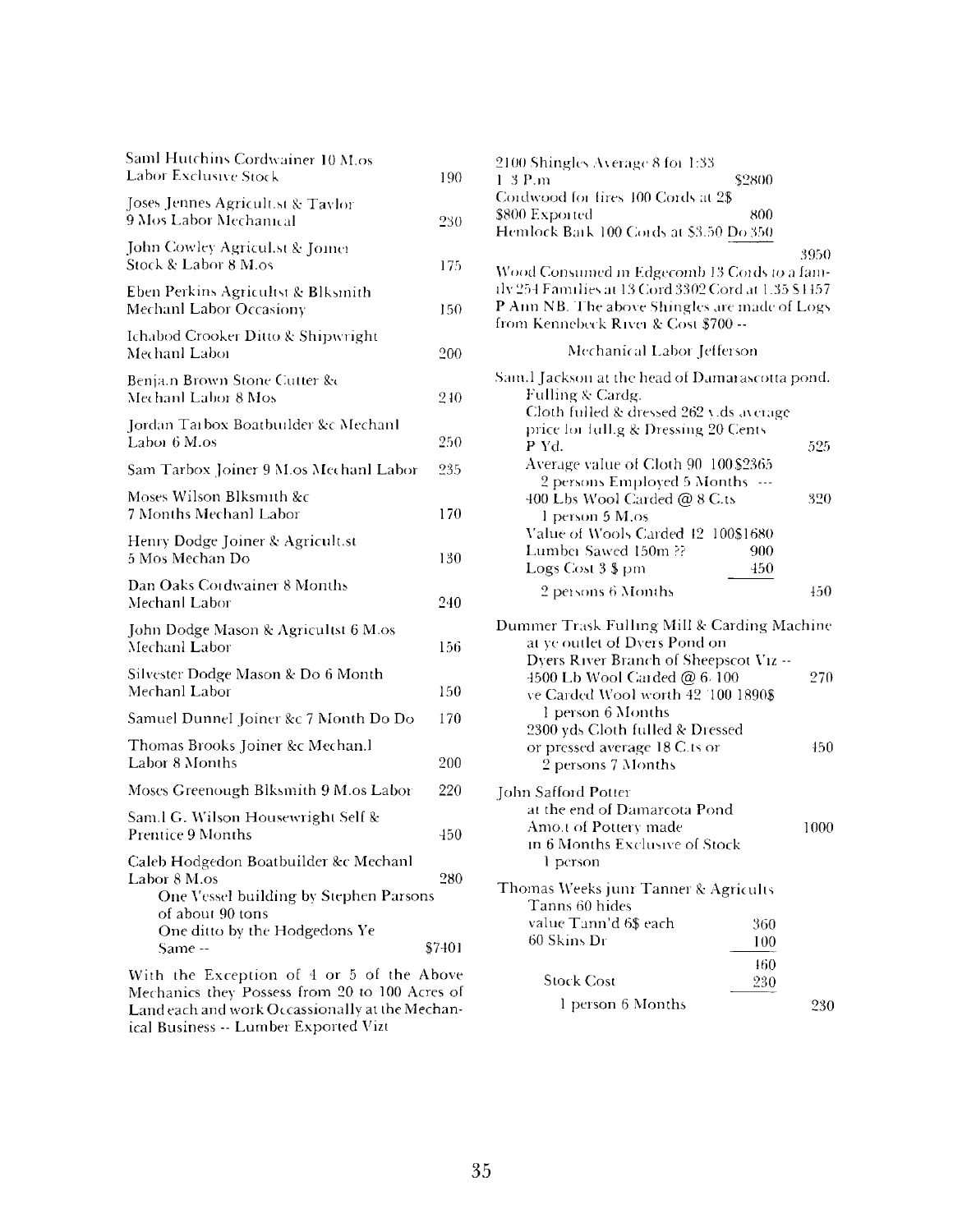| W.m Burbank Joiner & Agricult.st                                                                                                                                          |               |
|---------------------------------------------------------------------------------------------------------------------------------------------------------------------------|---------------|
| Mechanical Labor 9 M.os<br><b>Exclusive Stock</b>                                                                                                                         | 470           |
|                                                                                                                                                                           | \$3520        |
| [page 3 second column] Jefferson<br>Mechanical Labor<br><b>Trasks Sawmill</b><br>Cuts 120.m Lumber at 5.50 at<br>Mill<br>660<br>Logs Cost 330<br>330<br>l person 7 Months | \$3520<br>330 |
| W.m Forbes Tanner & Cordwainer                                                                                                                                            |               |
| Labor and Tanning Exclu.y Stock<br>Labor Shoe Making ditto D.o<br>2 persons 8 Months                                                                                      | 300<br>150    |
| Francis Chapman Cabinet Mak.1<br>1 person Labor Exclusive Stock                                                                                                           |               |
| 9M <sub>o</sub>                                                                                                                                                           | 250           |
| Dan:l Berry Cordwain:r Occasiony                                                                                                                                          | 100           |
| Stephen Chapman Hatter 4 M.os                                                                                                                                             | 100           |
| Jn.n Chisim Agric. & Joiner<br>7 Months Mechanl Labor                                                                                                                     | 200           |
| John Catland Blksmith<br><b>5 Months Labor Exclu:v Stock</b>                                                                                                              | 130           |
| Sam.l Avery ye Same 7 Mos                                                                                                                                                 | 200           |
| Benja Dav Cordwainer Occasion:                                                                                                                                            | 150           |
| David Fasset ye Same                                                                                                                                                      | 130           |
| John Furlong Tanner &c<br>Tanns 60 hides valued<br>\$360<br>100 Skins \$166<br>166<br>Stock Cost 263<br>526                                                               |               |
| 1 person 6 Months                                                                                                                                                         | 263           |
| Hemy Fulsom Joiner<br>8 Months Labor Exclusi v Stock                                                                                                                      | 200           |
| Lemu <sup>-</sup> I Hussey ye Same 9 M.os                                                                                                                                 | 195           |
| Bedfield Hopkins ye Same                                                                                                                                                  | 240           |
| Micha.l Joice Cooper P Ann                                                                                                                                                | 250           |
| W.m Linscott Joiner 10 Mos Labor                                                                                                                                          | 275           |
|                                                                                                                                                                           |               |
| Elijah Linscott ye Same &c                                                                                                                                                | 280           |
| Jeremiah Linscott ye Same &c                                                                                                                                              | 290           |
| John Noyes ye Same 9 M.os                                                                                                                                                 | 200           |

| Isaac Noyes Cordwainer<br>Occassionally                                             |                                            | 130                             |
|-------------------------------------------------------------------------------------|--------------------------------------------|---------------------------------|
| Nathan Pilsbury Blksmith<br>12 M.os Labor Exclusive Stock                           |                                            | 500                             |
| Joseph:h Ross Tailor & Agric:<br>6 Months Labor Mechanicl                           |                                            | 180                             |
| Eben.r Sterns Cooper<br>6 Months Labor                                              |                                            | 160                             |
| Edwin Smith Cabinetmak.r<br>Labor Exclusive Stock 12 M.os                           |                                            | 350                             |
| Josiah Wright Blksmith<br>1 person 7 Months                                         |                                            | 250                             |
| Thomas Weeks ye 2d Blksmith<br>Ocassionally                                         |                                            | 150                             |
| Joshua Trask Cordwainer ye Same                                                     |                                            | 130                             |
| Thomas Trask ye Same                                                                |                                            | 80                              |
| Levi Russell ve Same                                                                |                                            | 150                             |
|                                                                                     | [Jefferson total] \$9833                   |                                 |
| Mechanical Labor of Edgecomb<br>Ditto of Alna<br>Ditto Whitfield<br>Ditto Wiscasset |                                            | \$7401<br>9820<br>6195<br>20096 |
|                                                                                     |                                            |                                 |
|                                                                                     |                                            |                                 |
| Lumber made in Jefferson in addition to that                                        | [aggregate total] \$61354                  |                                 |
| Sawed<br>35m Staves at 6 <b>\$</b>                                                  | \$210                                      |                                 |
| Shingles 400m average \$ 1-3                                                        | 533                                        |                                 |
| 250 Cords Wood @ 2 \$                                                               | 500                                        |                                 |
| Hemlock Bark 100 Cords                                                              | 300                                        |                                 |
|                                                                                     |                                            | 1543                            |
| Firewood Consumed in 243 families 20 Cords each<br>1860 Cords at 1.25               | \$6075                                     |                                 |
|                                                                                     |                                            |                                 |
| Edgecomb in addition to the Sawed<br>Lumber                                         |                                            | \$ 3950                         |
| ditto Whitfield                                                                     |                                            | 2856                            |
| ditto Alna                                                                          |                                            | 1189                            |
| ditto Wiscasset                                                                     |                                            | 3300                            |
|                                                                                     | [aggregate including other lumber] \$74162 |                                 |
| fire Wood Consumed vizt                                                             |                                            |                                 |
| Tefferson                                                                           | 1860 Cords \$6075                          |                                 |
| Alna                                                                                | 2184 1.50 3276                             |                                 |
| Whitfield                                                                           | 3688 1.25 4560                             |                                 |
| Edgecomb<br>Wiscasset                                                               | 3302 1.35 4457<br>4026 2\$8052             |                                 |